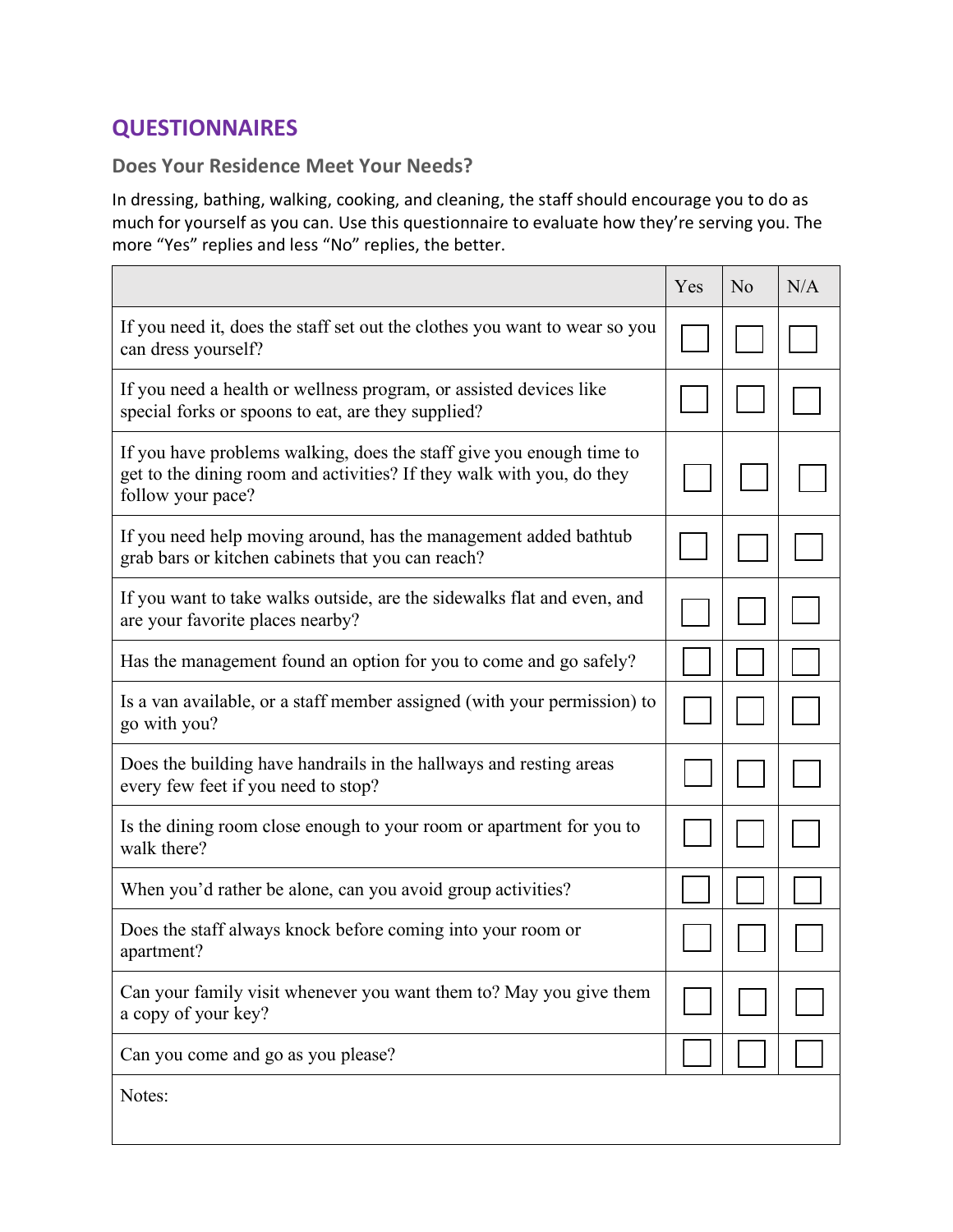#### **Can You Choose What You Want at Your Residence?**

The management and staff should grant your choices as much as possible. For each question that applies, check "Yes" or "No."

|                                                                                                                                                         | Yes | N <sub>o</sub> | N/A |
|---------------------------------------------------------------------------------------------------------------------------------------------------------|-----|----------------|-----|
| Is it important for you to set your routines, such as deciding when to<br>get up, go to sleep, eat meals, or bathe/shower? Check "Yes" if any<br>apply. |     |                |     |
| Can you decide when to get up, go to sleep, eat meals, or<br>shower/bathe? If not, note specific concerns here:                                         |     |                |     |
| If you need help bathing, dressing, getting up, or going to sleep, is staff<br>available to help you? If not, note specific concerns here:              |     |                |     |
| Is it important for you to cook?                                                                                                                        |     |                |     |
| If you have a kitchenette, are appliances accessible?                                                                                                   |     |                |     |
| Can you reach the cupboards and use the faucets?                                                                                                        |     |                |     |
| If you don't have your own kitchenette, can you ever prepare<br>your own meals?                                                                         |     |                |     |
| Is it important for you to do your own laundry?                                                                                                         |     |                |     |
| Is there a laundry for resident use?                                                                                                                    |     |                |     |
| Is it important for you to keep house?                                                                                                                  |     |                |     |
| Can you get help doing your own laundry or housekeeping if<br>you need it?                                                                              |     |                |     |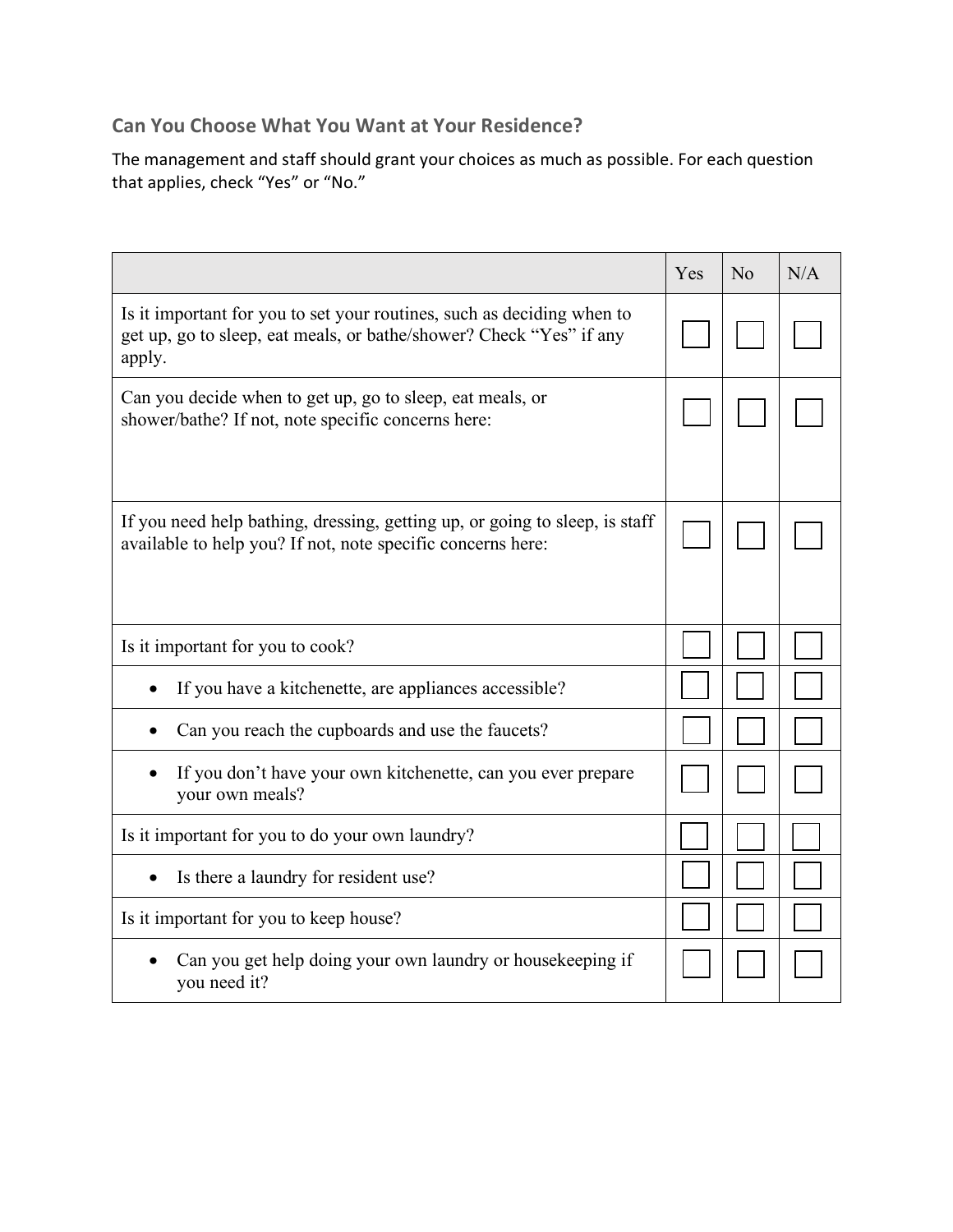| Is it important for you to invite over friends and relatives?                                                                                                 |  |  |
|---------------------------------------------------------------------------------------------------------------------------------------------------------------|--|--|
| Can you invite over friends and relative?                                                                                                                     |  |  |
| Is it important for you to manage your money?                                                                                                                 |  |  |
| If you need help paying bills, does the residence provide it?                                                                                                 |  |  |
| Is it important for you to read?                                                                                                                              |  |  |
| Are large-print books available?                                                                                                                              |  |  |
| Is there internet in the building?                                                                                                                            |  |  |
| Are computers or iPads (or tablets) available?                                                                                                                |  |  |
| Are residence newsletters and house rules in large print?                                                                                                     |  |  |
| If you need help reading, can someone from the residence read<br>to you?                                                                                      |  |  |
| Can someone read to you in your language if it isn't English?                                                                                                 |  |  |
| Is it important for you to take part in activities you've always enjoyed?                                                                                     |  |  |
| Does the residence have these activities available?                                                                                                           |  |  |
| Does the residence have activities that you like?                                                                                                             |  |  |
| Is it important for you to go to certain places such as a supermarket,<br>department store, a friend or family's place, park, library, museum,<br>bank, etc.? |  |  |
| If these places aren't close, has staff helped you get there?                                                                                                 |  |  |
| Is transportation (public or private) available and accessible?                                                                                               |  |  |
| Are there options for you to schedule outings other than to<br>$\bullet$<br>medical appointments, residence-scheduled trips, or other group<br>trips?         |  |  |
| Can you decide to stay overnight with a friend or go on trips<br>overnight?                                                                                   |  |  |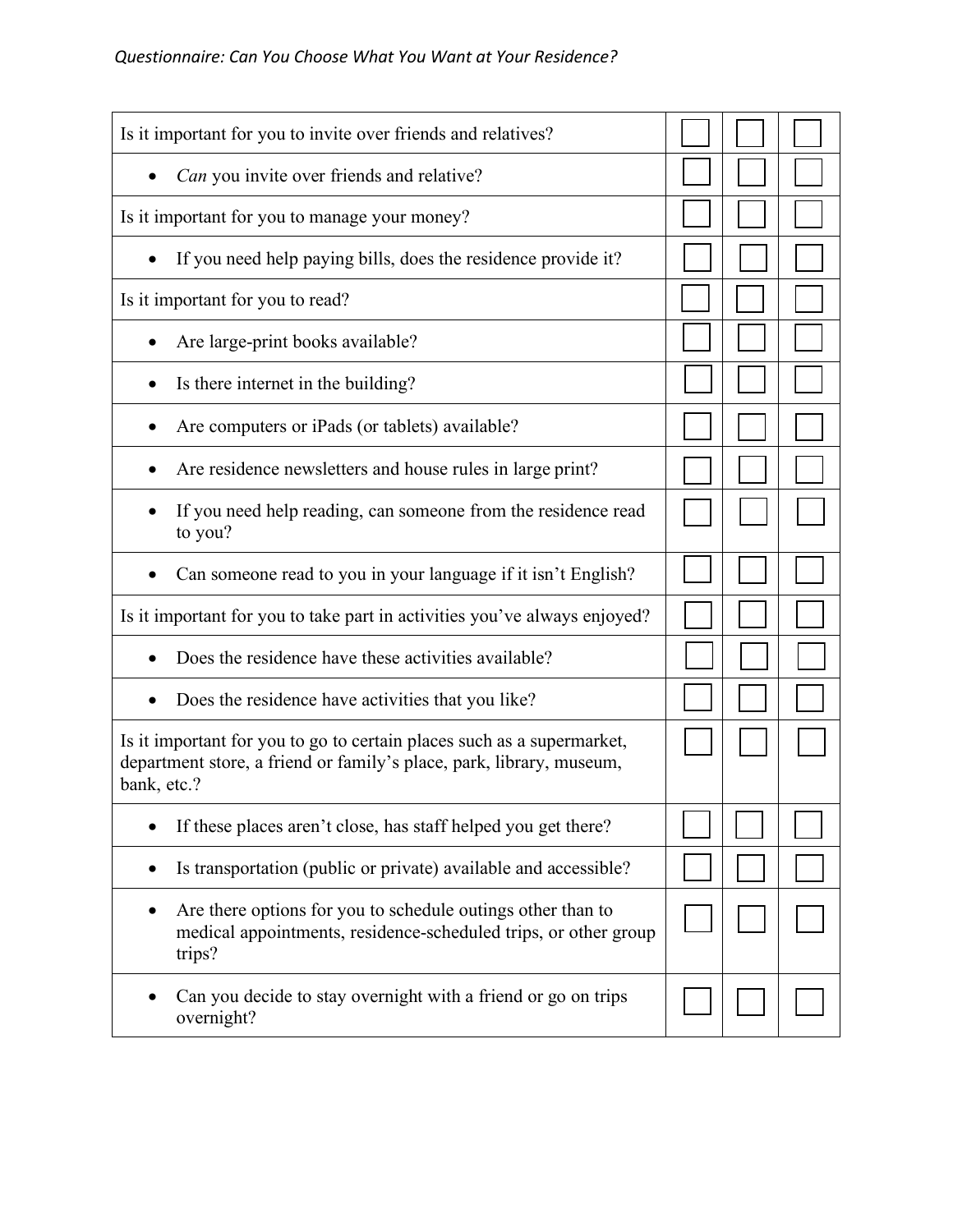| Is it important for you to maintain involvement in your neighborhood<br>and larger community (e.g. religious groups, clubs)? |  |  |
|------------------------------------------------------------------------------------------------------------------------------|--|--|
| Do community groups meet in your residence?                                                                                  |  |  |
| Can you keep up your community activities?                                                                                   |  |  |
| Do community groups meet in your residence?                                                                                  |  |  |
| Can you go to your place of worship, club, or organization you<br>belong to?                                                 |  |  |
| Are there other opportunities to take part in community<br>activities?                                                       |  |  |
| Notes:                                                                                                                       |  |  |
|                                                                                                                              |  |  |
|                                                                                                                              |  |  |
|                                                                                                                              |  |  |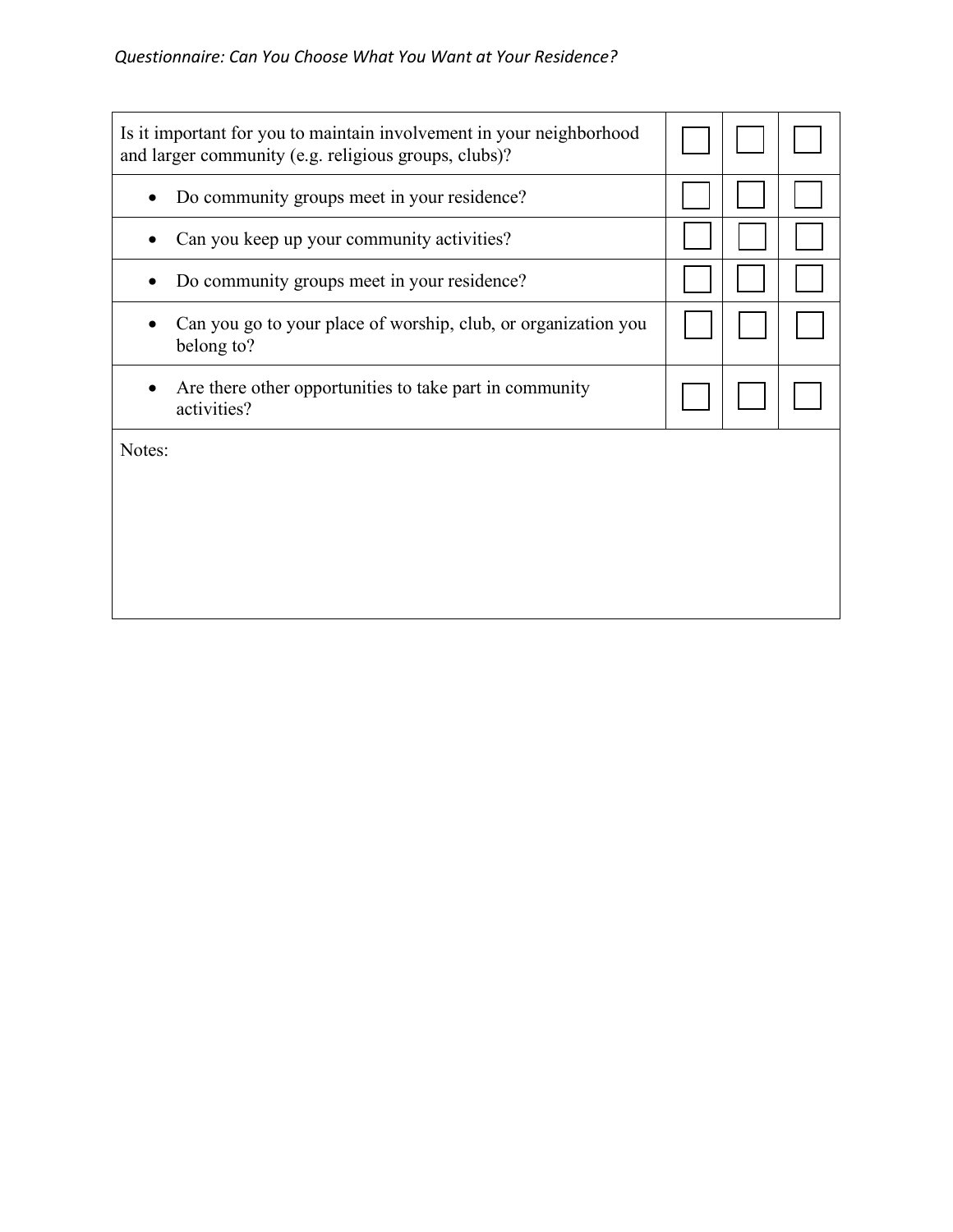### **Can You Decide for Yourself at Your Residence?**

These questions will help you check how much the management and staff let you make your own decisions. Some questions have space for you to write responses.

|                                                                                                                                                             | Yes | N <sub>o</sub> | N/A |
|-------------------------------------------------------------------------------------------------------------------------------------------------------------|-----|----------------|-----|
| Is it important for you to make decisions about your medical care?                                                                                          |     |                |     |
| • If you've ever refused a medication or treatment, what happened?                                                                                          |     |                |     |
| Have the management and staff, after discussing it with you,<br>$\bullet$<br>your family, and your doctor, explained the likely outcome of<br>your refusal? |     |                |     |
| Have they respected your wishes?                                                                                                                            |     |                |     |
| If you want, can you seek out and use alternative forms of<br>medical care or treatment?                                                                    |     |                |     |
| Is it important for you to do things others say are unsafe but you either<br>consider safe or want to do anyway?                                            |     |                |     |
| How does the staff react if you want to do something your family feels is unsafe?                                                                           |     |                |     |
| How does the staff deal with you if you like to go for walks alone outside but have<br>trouble walking?                                                     |     |                |     |
| How does the staff react if you eat foods not on your diet from time to time?<br>$\bullet$                                                                  |     |                |     |
| Can you take a late-night walk if you want?                                                                                                                 |     |                |     |
| If you want to do something the staff considers unsafe or risky,<br>have they found ways to make what you want to do safer?                                 |     |                |     |
| Have they discussed alternatives?                                                                                                                           |     |                |     |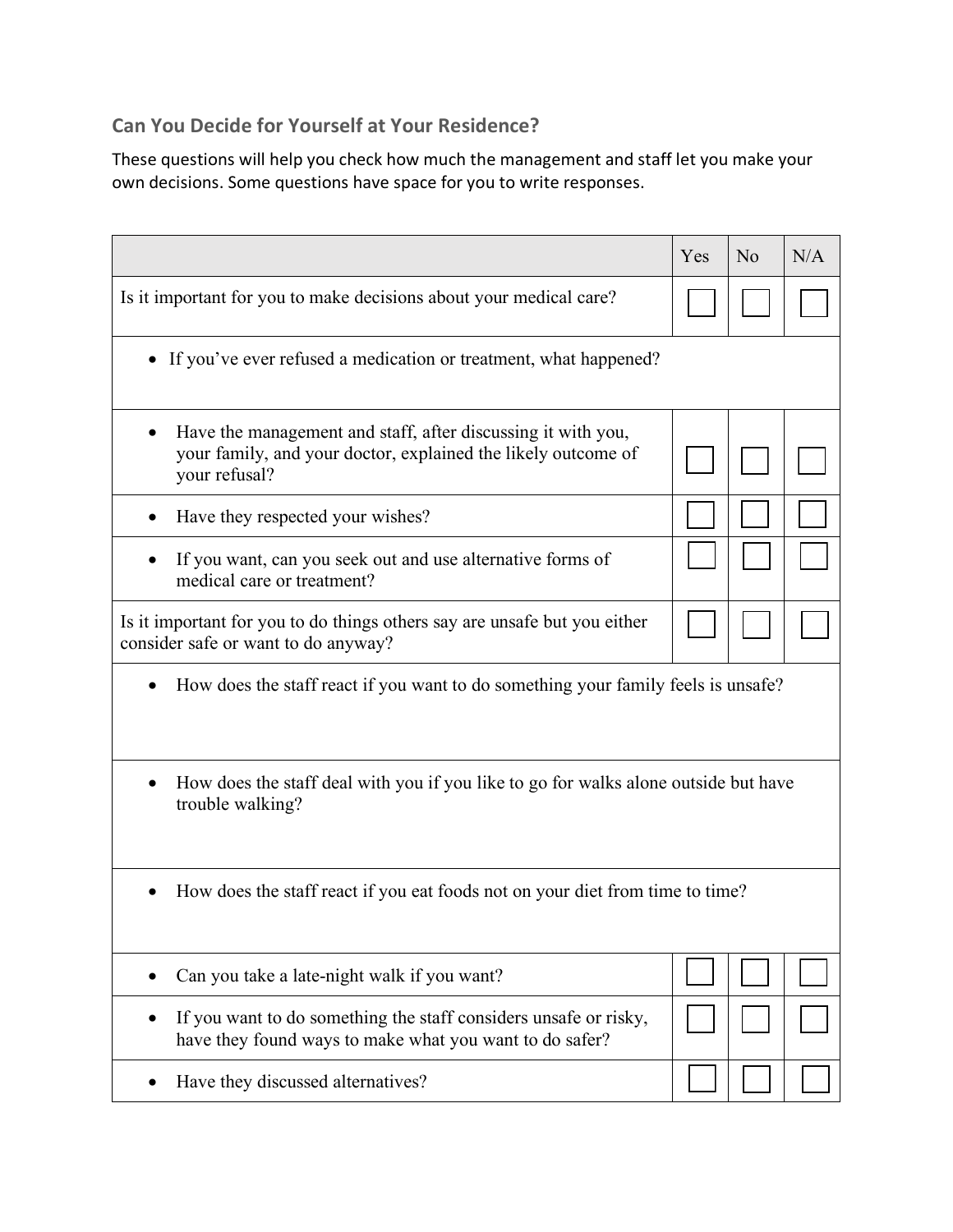|        | Have they explained what they think will happen if you do what<br>you want?                                                                                                                                                                             |  |  |
|--------|---------------------------------------------------------------------------------------------------------------------------------------------------------------------------------------------------------------------------------------------------------|--|--|
|        | If, after all this, you still want to do something they consider<br>unsafe, do they let you do it?                                                                                                                                                      |  |  |
|        | If management believes government rules limit your ability to do<br>things it considers unsafe for you, does it share the exact<br>wording of the rule with you and explain why? (They might be<br>reading more into the rules than is really written.) |  |  |
|        | If you are a smoker, are there areas in the building or on the<br>grounds where you can smoke?                                                                                                                                                          |  |  |
|        | If you like to have alcoholic drinks, are they allowed                                                                                                                                                                                                  |  |  |
|        | Can you drink in your room or apartment, common areas, or the<br>dining room?                                                                                                                                                                           |  |  |
| Notes: |                                                                                                                                                                                                                                                         |  |  |
|        |                                                                                                                                                                                                                                                         |  |  |
|        |                                                                                                                                                                                                                                                         |  |  |
|        |                                                                                                                                                                                                                                                         |  |  |
|        |                                                                                                                                                                                                                                                         |  |  |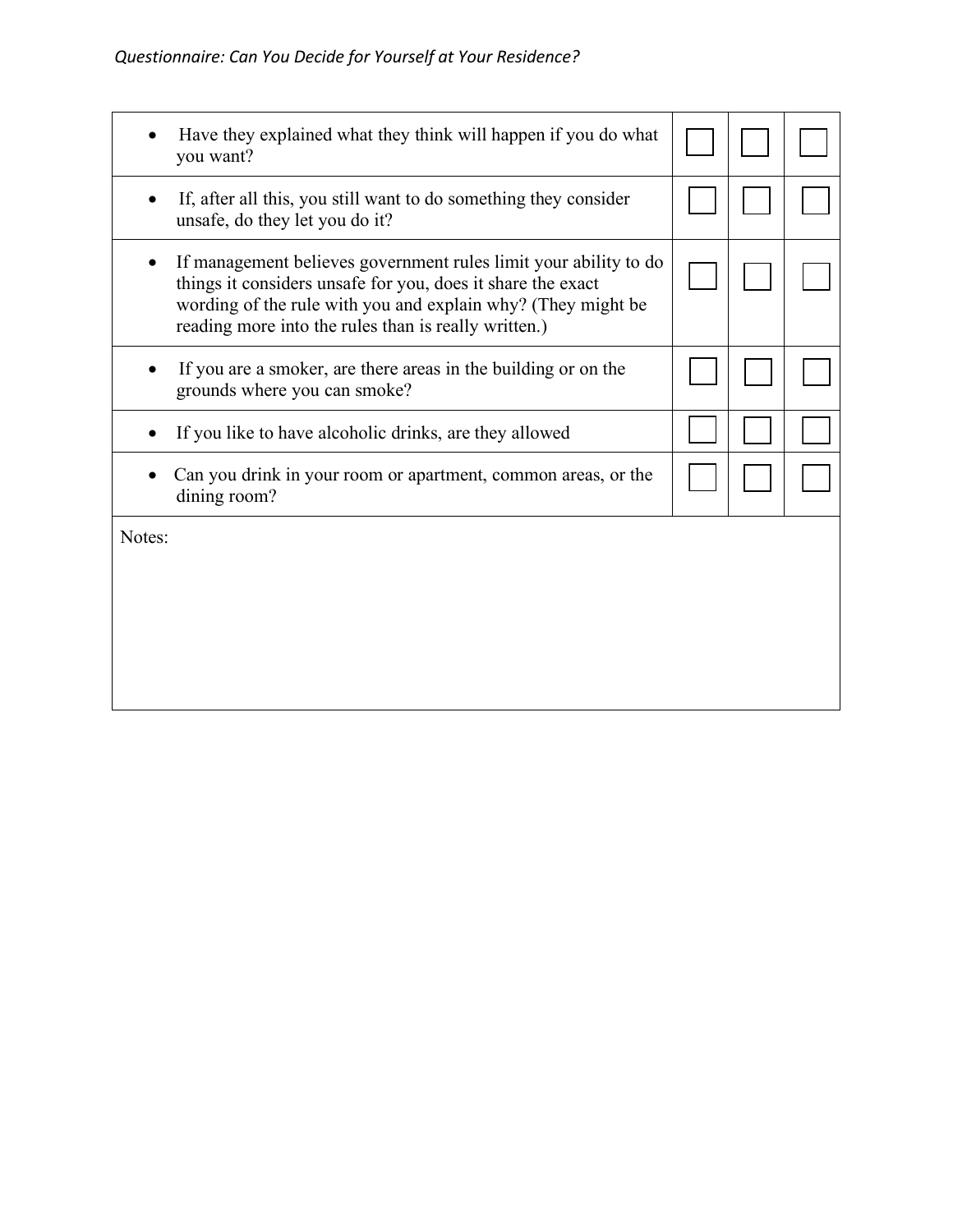## **Can You Stay if You Become More Dependent?**

Use these questions to assess whether the management will let you stay in your residence.

|                                                                                                                                                                                                                                             | Yes | N <sub>o</sub> | N/A |
|---------------------------------------------------------------------------------------------------------------------------------------------------------------------------------------------------------------------------------------------|-----|----------------|-----|
| Is it important for you stay in your residence no matter how dependent<br>you get?                                                                                                                                                          |     |                |     |
| Can you stay in the residence if you become more dependent?                                                                                                                                                                                 |     |                |     |
| What if you become incontinent or need a wheelchair, oxygen,<br>or I.V.? Would you be able to stay?                                                                                                                                         |     |                |     |
| When would you have to leave?                                                                                                                                                                                                               |     |                |     |
| If you can stay in the residence even if you become frailer, will<br>٠<br>you be able to stay in your room or apartment?                                                                                                                    |     |                |     |
| Will the management consider new ways to let you stay? For<br>٠<br>example, if you needed help moving from your bed to a chair<br>and you needed to be lifted, could you lease a Hoyer lift, which<br>the staff would need training to use? |     |                |     |
| Can they adapt your apartment or room for you if you become<br>frailer?                                                                                                                                                                     |     |                |     |
| If you can stay even if you become more dependent, does the<br>$\bullet$<br>residence have staff trained to care for you?                                                                                                                   |     |                |     |
| Can you offer to pay for extra help if they lack the staff to care<br>for you?                                                                                                                                                              |     |                |     |
| Does it have programs to reduce falling and incontinence?                                                                                                                                                                                   |     |                |     |
| What would happen if you spent all your money and had none left?                                                                                                                                                                            |     |                |     |
| Would the residence let you stay?<br>$\circ$                                                                                                                                                                                                |     |                |     |
| If not, where would you go?<br>O                                                                                                                                                                                                            |     |                |     |